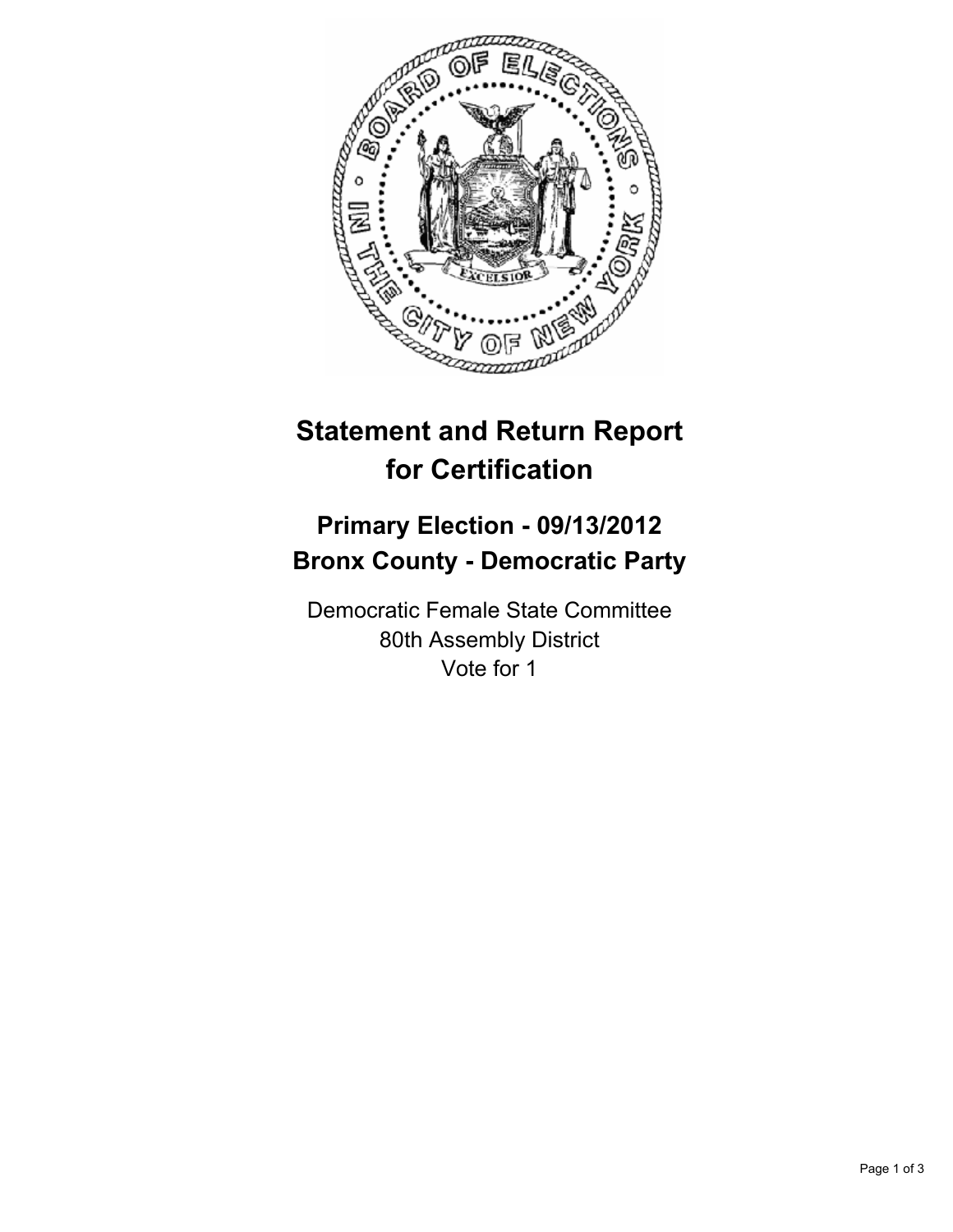

## **Assembly District 80**

| <b>PUBLIC COUNTER</b>                                    | 4,735        |
|----------------------------------------------------------|--------------|
| <b>EMERGENCY</b>                                         | 1            |
| <b>ABSENTEE/MILITARY</b>                                 | 241          |
| <b>FEDERAL</b>                                           | 0            |
| <b>SPECIAL PRESIDENTIAL</b>                              | $\mathbf{0}$ |
| <b>AFFIDAVIT</b>                                         | 140          |
| <b>Total Ballots</b>                                     | 5,117        |
| Less - Inapplicable Federal/Special Presidential Ballots | $\Omega$     |
| <b>Total Applicable Ballots</b>                          | 5,117        |
| MARIA D. GONZALEZ                                        | 2,380        |
| <b>DIANE G. CERINO</b>                                   | 1,554        |
| <b>GRACE MINER (WRITE-IN)</b>                            | 1            |
| JOHNNIE RUTH GRUFF (WRITE-IN)                            | 1            |
| MATTHEW CRUZ (WRITE-IN)                                  | 1            |
| MELISSA WEEDEN (WRITE-IN)                                | 1            |
| UNATTRIBUTABLE WRITE-IN (WRITE-IN)                       | 8            |
| <b>Total Votes</b>                                       | 3,946        |
| Unrecorded                                               | 1,171        |